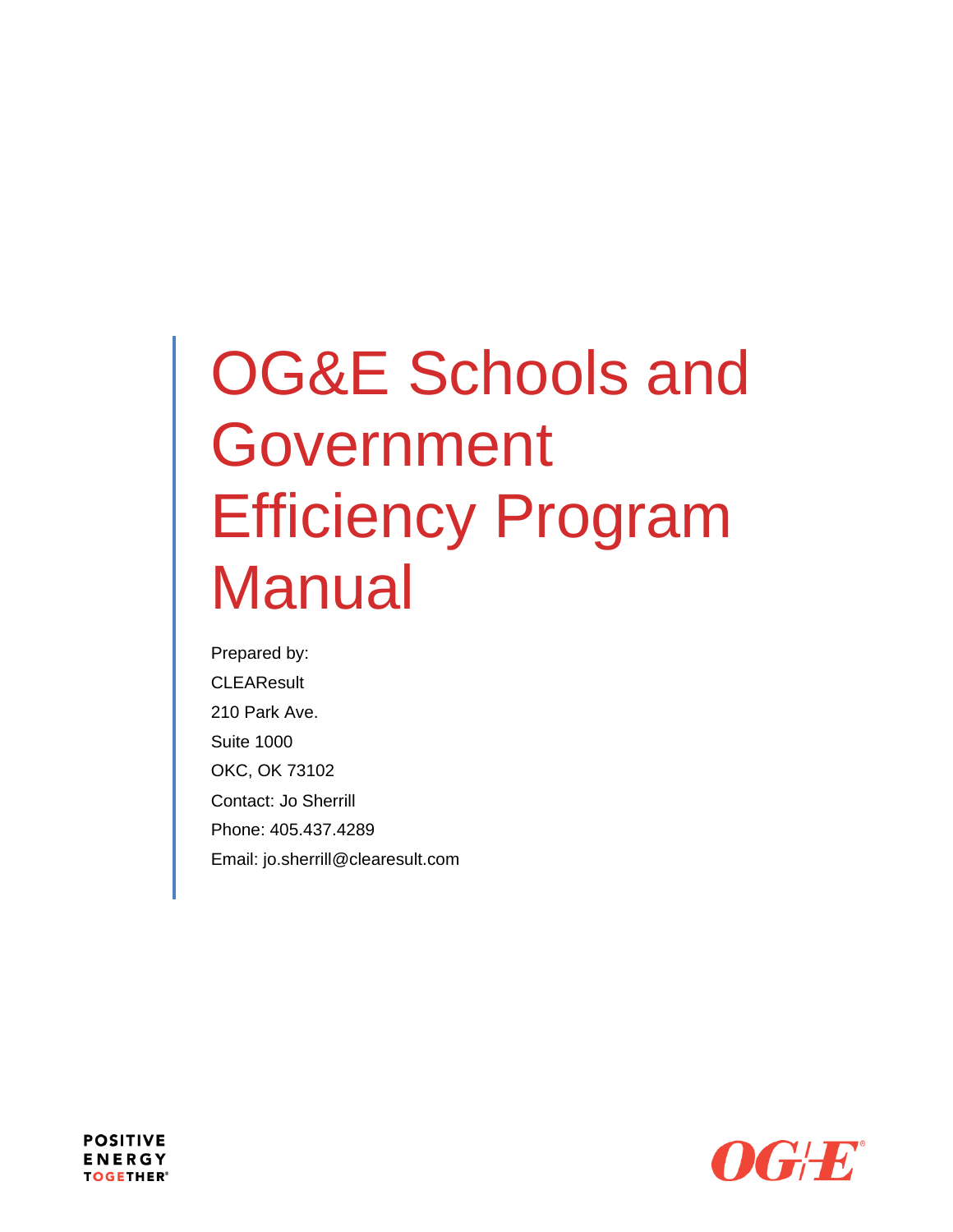# **TABLE OF CONTENTS**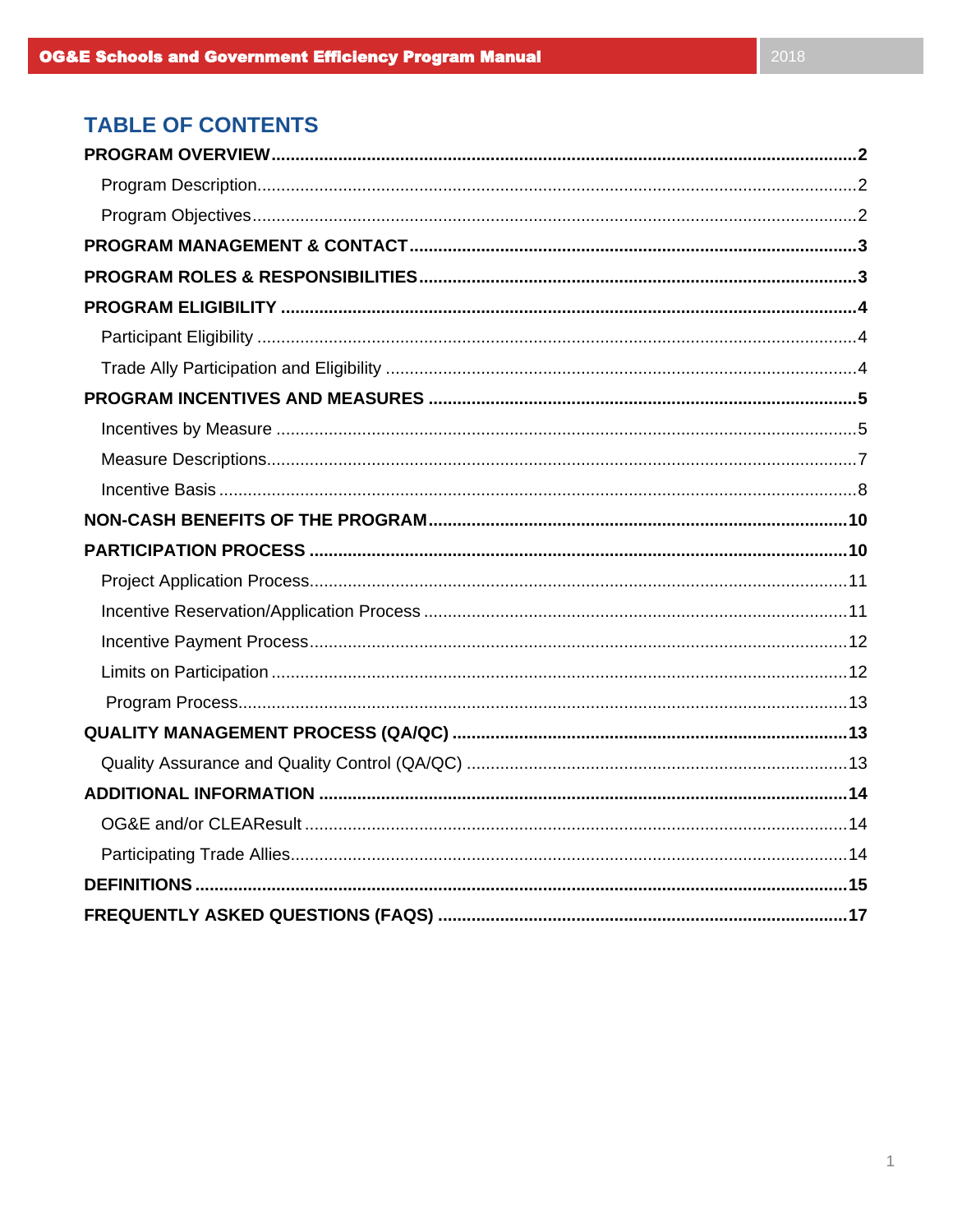# **PROGRAM OVERVIEW**

# **Program Description**

The Schools and Government Efficiency (SAGE) Program is offered to governments, governmentowned institutions, and public /private education entities that are customers of Oklahoma Gas & Electric Company (OG&E). Designed to help facility supervisors who want to operate their sites more efficiently, the SAGE Program outlines the technical and financial benefits of investing in energy efficiency and developing a plan to make energy efficient improvements to applicable facilities. By enrolling in the program, one will be referred to as a program participant (participant), and receive technical and energy-related assistance to help make decisions about cost-effective investments in facility energy efficiency.

Under this program, participants are legible for financial incentives connected to a variety of energy efficient measures. Additional benefits that may be available include energy benchmarking, energy master planning, technical assistance, and communications support. In general, the program does not prescribe technologies or end-uses to participants, but instead provides a framework through which one can receive incentives for implementing and installing a wide range of measures.

## **Program Objectives**

The program is designed to drive cost-effective energy efficiency in the marketplace while minimizing the impact of market barriers to implementation of energy efficiency. Some objectives are inherent to transforming the energy efficiency market, while others are benefits that are offered to facilities and facility management. The SAGE Program is designed to:

- Overcome barriers that hinder the implementation of energy efficiency projects
- Provide energy efficiency information and enhance awareness of energy and non-energy benefits
- Ease budget constraints that typically rule out energy efficient technologies and associated higher "first costs"
- Improve understanding about potential payback for installed energy efficiency projects.
- Enhance awareness of, and technical assistance for, energy-efficient technologies
- Provide assistance to help customers address energy efficiency at all major end-uses.
- Address needs to avoid any lost opportunities within a facility
- Promote cost-effective energy efficiency projects that maximize the net benefit to both customers and OG&E
- Accumulate a list of qualified vendors and installers (trade allies) participating in the program to facilitate access by Participants to such resources
- Provide adequate evaluation, measurement and verification (EEM&V) resources to support the implementation of energy efficiency projects
- Transform the market through training, education and the implementation of the program to make energy efficiency a primary consideration for customers
- Identify and support the implementation of cost-effective and comprehensive energy savings projects for OG&E customers in order to meet annual energy savings goals
- Leverage cash incentives to assist in implementing cost-effective projects under the program
- Develop a strategic plan for the implementation of multiple phased projects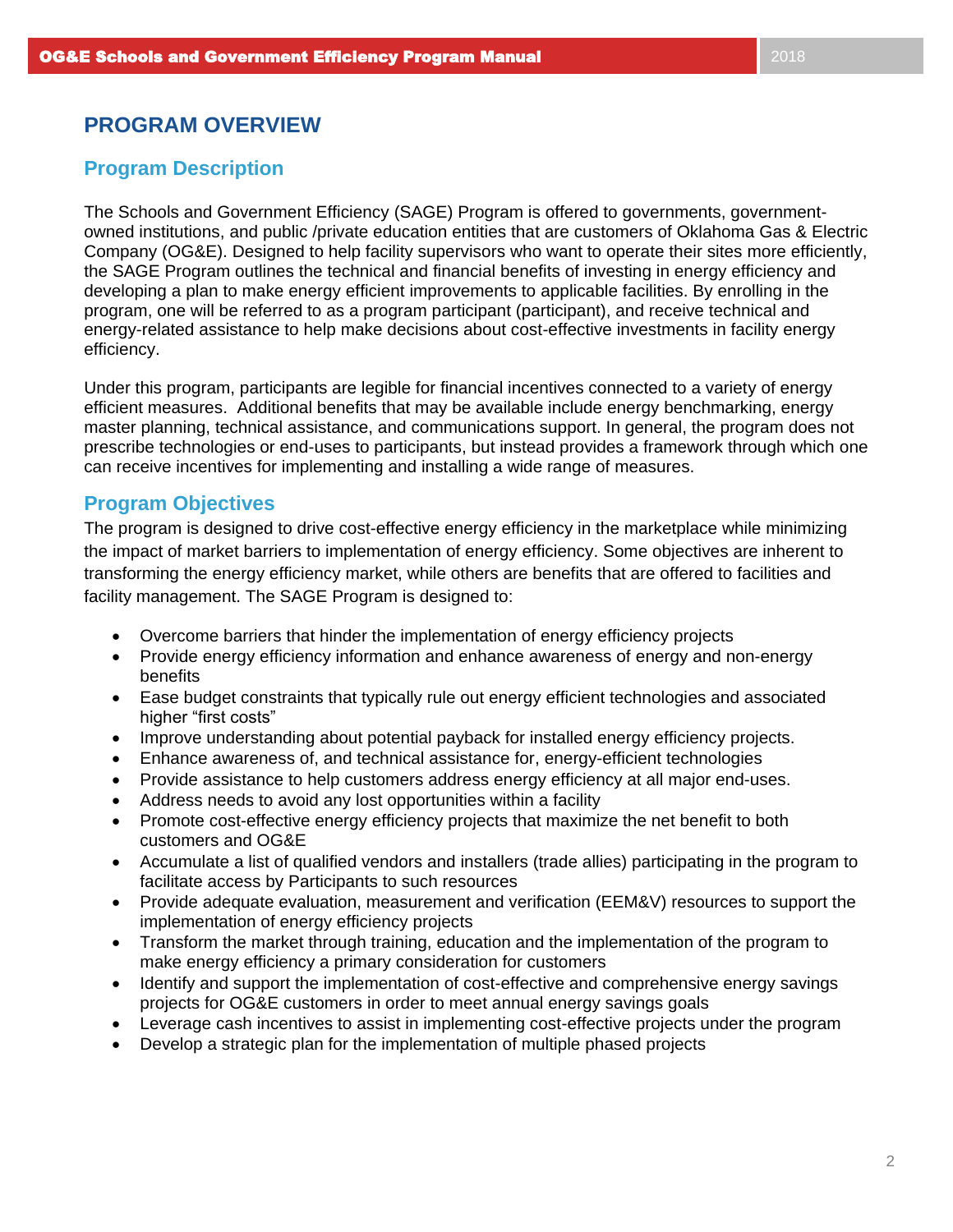# **PROGRAM MANAGEMENT & CONTACT**

Jo Sherrill Phone: 405.437.4289 Email: jo.sherrill@clearesult.com

# **PROGRAM ROLES & RESPONSIBILITIES**

## **Program Sponsor: OG&E**

## **Website: www.OGE.com**

- Provides all funding for the energy efficiency program and the program incentives
- Manages the energy efficiency programs and oversees implementation

## **Program Evaluator: ADM**

- Provides oversight of program implementation to verify that savings claimed in the program is correct, valid and adequately documented
- May perform post-retrofit on-site inspections, measurements, or phone conversations to collect data for program savings verification
- Provides updates to program calculation methodologies through annual TRM updates
- Surveys program participants to determine if program implementation is meeting their needs and expectations
- Surveys customers to determine if program outreach is adequately informing the market of the energy efficiency program opportunities

## **Program Implementer: CLEAResult**

- Performs outreach and education about the energy efficiency program
- Provides energy efficiency assistance to program participants (at no cost). For example, benchmarking and energy master planning services.
- Assists program participants and trade allies with program documentation
- Performs all required on-site inspections and documentation
- Provides calculations on energy savings potential for identified projects
- Assists in evaluation of financial metrics for energy efficiency projects (payback, ROI, etc.)
- Processes and delivers incentive checks for successful projects

## **Program Participant: OG&E Customer**

*To participate in the program, Participants must:*

- Execute the participation agreement
- Contact CLEAResult to schedule a facility assessment and/or engage in benchmarking and energy master planning services
- Submit a project application to reserve incentives for qualifying energy efficiency projects
- Exert best efforts to approve, fund, install, and report projects before the end of program year
- Contact CLEAResult when projects are completed and allow staff to perform a post-inspection
- Provide access to CLEAResult staff (as well as QA/QC Evaluator staff) to facilities both before and after project completion for inspection of the baseline and post-retrofit condition as required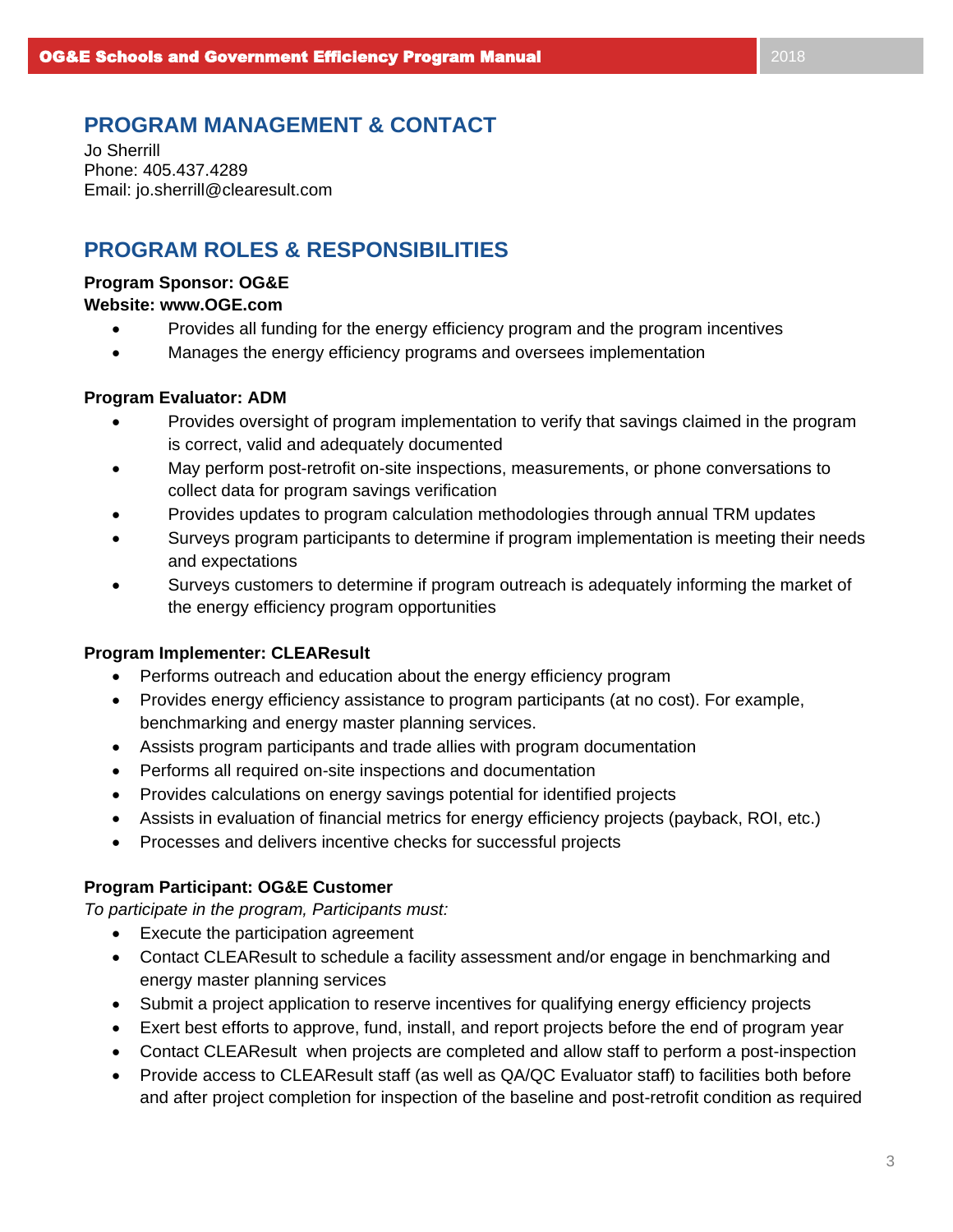*To participate in the program as a trade ally, the trade ally must:*

- Complete the trade ally agreement
- Complete required training(s) and adhere to program guidelines set out in this program manual
- Provide verification of adequate insurance coverage and w9
- Work with CLEAResult staff to take advantage of program marketing materials and technical assistance
- When developing a possible energy efficiency project, work with CLEAResult staff to verify customer eligibility and assist in the development of project scope for the identified energy efficiency measures for which the trade ally may be responsible
- Share adequate project information with program staff on proposed projects to allow the calculation of energy savings and incentives for the program participant
- Review the pre-inspection data and confirm that CLEAResult has included the proposed project scope correctly in that communication
- Install eligible energy efficiency measures and submit appropriate documentation as requested
- Perform all work to the required standards of the program

# **PROGRAM ELIGIBILITY**

# **Participant Eligibility**

Any local public and/or private entity customer (e.g., k-12 schools, higher education and municipalities) that receives retail electric service from OG&E is eligible for the SAGE Program. Organizations with multiple locations are thereby considered a single customer, regardless of how many OG&E account numbers they may have. However, projects will be separated by utility account number for reporting purposes to OG&E.

# **Trade Ally Participation and Eligibility**

Trade allies are members of various trades that meet all program qualifications and standards (listed below). Trade allies are eligible to participate in the program and will have their company name on a list of eligible trade allies that will be distributed. Trade allies may continue to participate in the program as long as they remain in compliance with all program requirements.

To participate, trade allies must sign a trade ally agreement and receive training as required by the program guidelines. Additional training will be provided as needed in order to ensure the proficiency of the trade ally. The level of trade ally participation (i.e., number and type of completed projects in which the trade ally has been involved) will be included on the trade ally list to be considered when selecting appropriate trade allies for projects. Details on the training, tools and performance are listed below:

## **Technical Requirements for the Trade Ally include:**

- Understanding of basic building science principles, and
- Completion of program-required best practices training(s).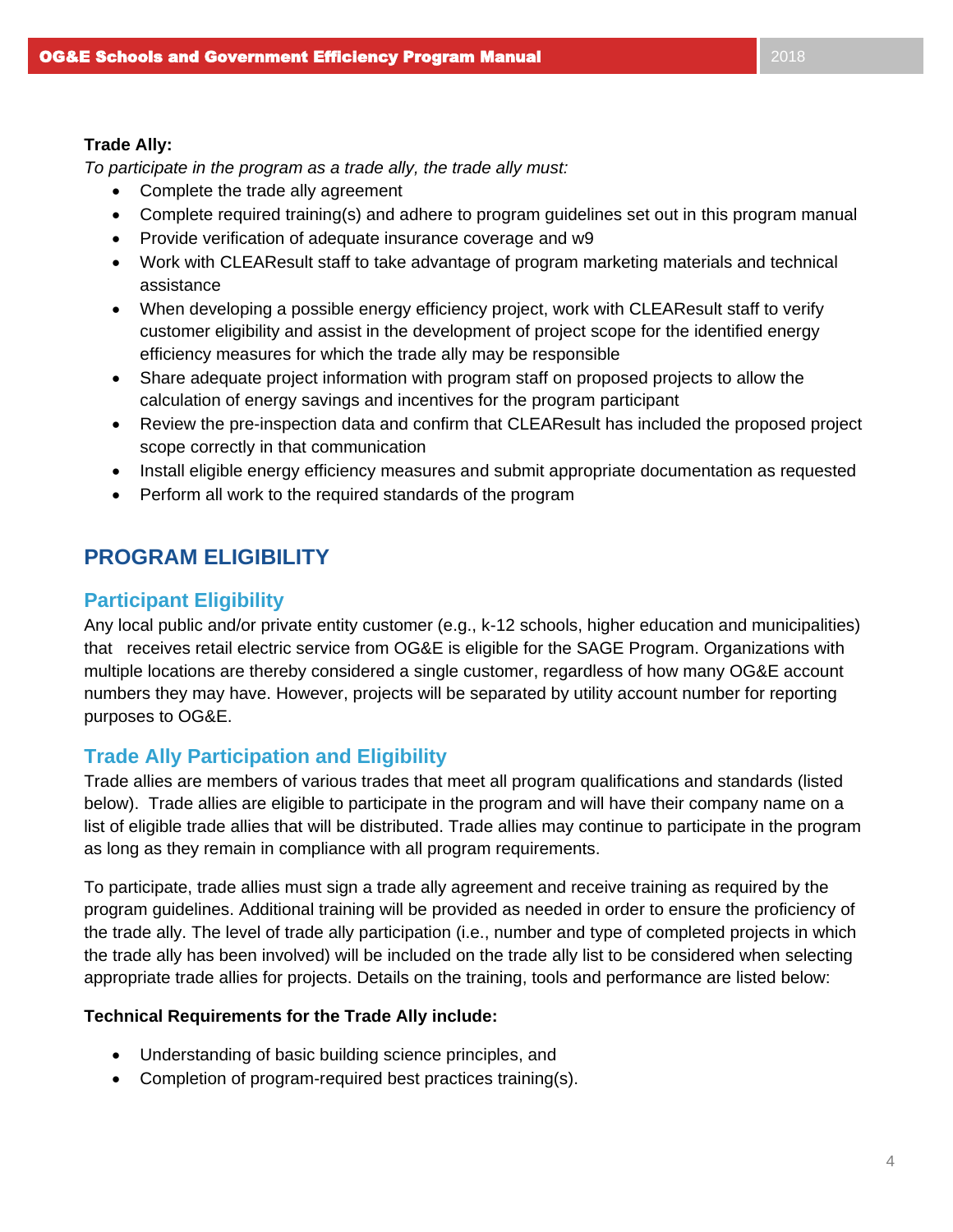- Demonstrate the capability to conduct business successfully by providing ONE of the following:
- Satisfactory Dun and Bradstreet Rating, or
- Specific evidence of business capacity including at least two of the following:
	- o A satisfactory banking reference
	- $\circ$  A minimum of three satisfactory professional/trade references, such as suppliers of materials, tools, credit
	- $\circ$  Confirmation that the principals in the business have a satisfactory individual credit score with no outstanding liens or judgments

#### **Tools Required for Trade Ally:**

• Participating trade allies own, use and maintain all tools used so that all materials may be installed to manufacturer specifications

### **Quality Performance Requirements for Trade Ally:**

The trade ally, upon request from CLEAResult, and at no additional cost to the participant, shall make reasonable repairs or corrections to work that the trade ally has performed to bring such work up to the program standards. The repairs or corrections are to be completed within the timeframe specified by CLEAResult. The trade ally also agrees to take steps to ensure that future work will comply with the program standards.

#### **Trade Ally Documentation Confidentiality**

Trade allies should note that this program is in place to drive energy efficiency in the OG&E service territory. Any program documentation collected for a proposed project within the OG&E programs will be treated with care and will not be shared with anyone except the participant for whom it was developed. All information submitted is considered the property of the program participant, and will be shared with that customer upon request unless that documentation is clearly labeled as confidential on each page of the documentation. All confidential information so labeled will be verified with the provider prior to sharing with the program participant.

# **PROGRAM INCENTIVES AND MEASURES**

## **Incentives by Measure**

A measure, for the purposes of calculating incentives, is considered to be a single proposed energy efficiency improvement, at either a single facility or multiple facilities. A project is considered to be a planned set of measures for a single participant (at either a single facility or multiple facilities) as listed on the project application. Both new construction and retrofit projects are eligible for incentives under this program. The combined total project(s) for a single participant should target to meet a minimum of 25,000 kWh of annual savings to qualify for incentives.

All measures within a project must be confirmed in the pre-installation inspection report and meet the following requirements: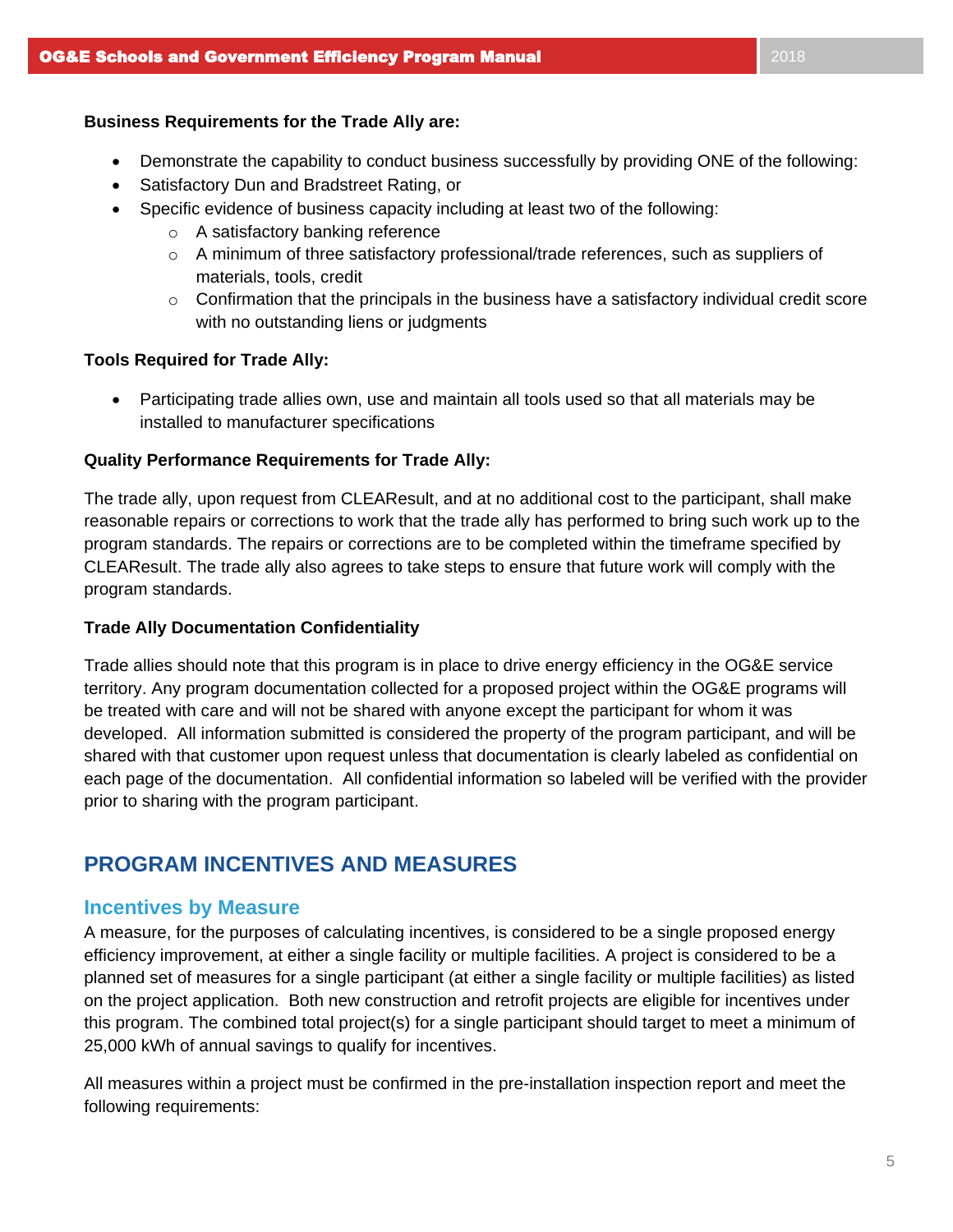- Must result in a measurable and verifiable reduction in energy usage (kWh)
- Must produce energy savings through an increase in energy efficiency
- Must be cost effective as defined by OG&E and CLEAResult
- New equipment must exceed minimum equipment efficiency standards
- Must not develop any savings as a result of fuel switching
- Measures should target to meet at least 10,000 kWh of annual savings

Any government or municipal customer with a combined peak demand of 250kW or more will be qualified under CLEAResult's Large C&I Program.

The incentive rates for this program have been designed to encourage comprehensive projects at each location. There are multiple incentive rates available depending on the type of measure to be installed. Below is a quick and easy reference guide to the varying incentive rates and the associated measures.

| <b>Deemed Savings Measures</b>        | Performance Based (\$/kWh) |
|---------------------------------------|----------------------------|
| <b>HVAC - DX Retrofit</b>             | \$0.06                     |
| <b>HVAC - DX New Construction</b>     | \$0.09                     |
| <b>Chiller Retrofit</b>               | \$0.09                     |
| <b>Chiller New Construction</b>       | \$0.09                     |
| <b>VFDs</b>                           | \$0.09                     |
| Energy Star Cool Roof                 | \$0.09                     |
| <b>LED Lighting Retrofit</b>          | \$0.12                     |
| <b>Lighting New Construction</b>      | \$0.12                     |
| Linear Fluorescent Retrofit w/ Delamp | \$0.12                     |
| <b>Vending Misers</b>                 | \$0.09                     |
| Door Heater Controls                  | \$0.09                     |
| <b>ECM Evaporator Fan</b>             | \$0.09                     |
| <b>Electronic Defrost Controls</b>    | \$0.09                     |
| Solid Door Reach Ins                  | \$0.09                     |
| <b>Cooler Door Gaskets</b>            | \$0.09                     |
| <b>Lighting Controls</b>              | \$0.12                     |
| <b>Lodging Occupancy Controls</b>     | \$0.09                     |

| <b>Custom Measures</b> | Performance Based (\$/kWh) |
|------------------------|----------------------------|
| <b>Custom Measures</b> | \$0.09                     |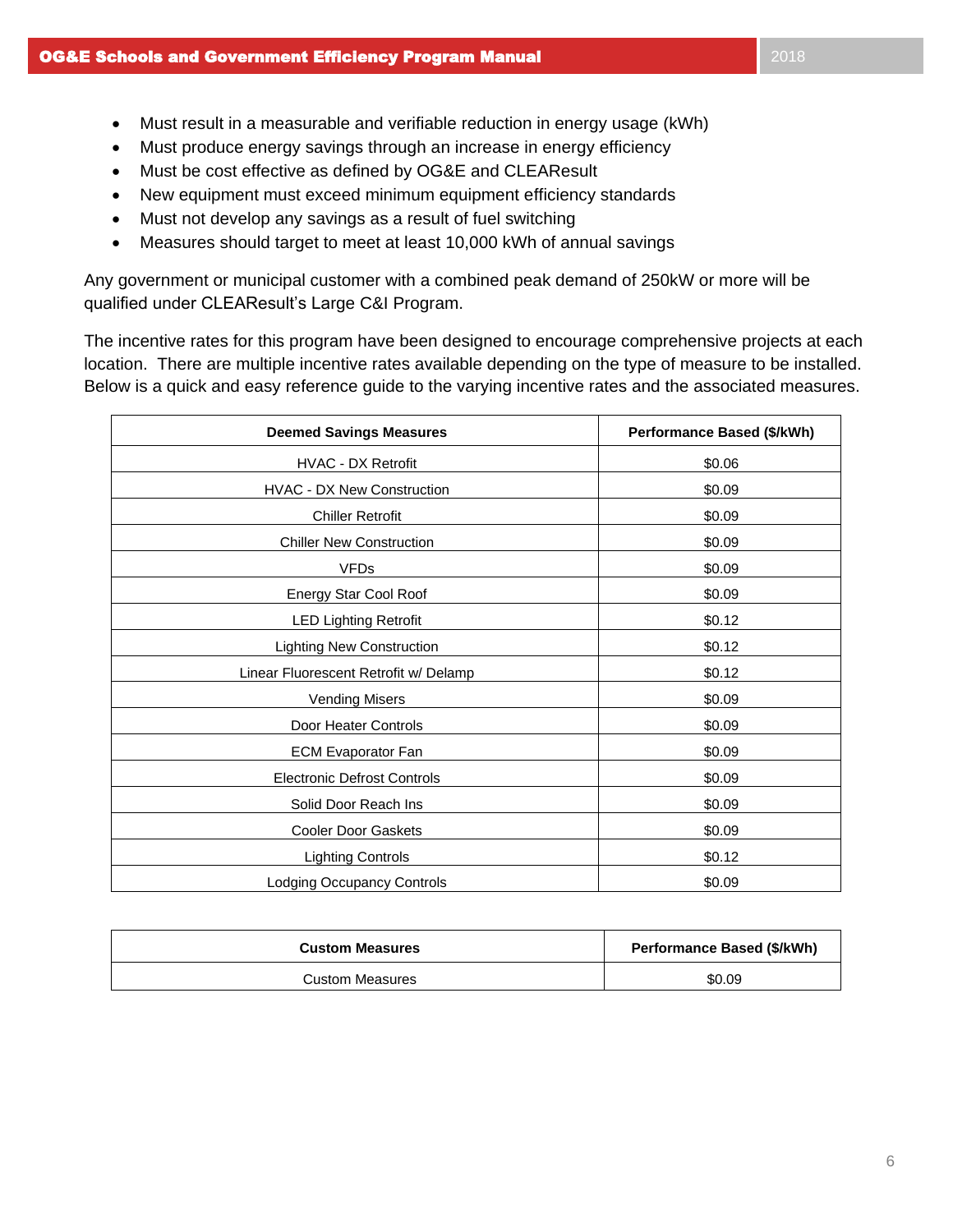#### **Type Measure Description** Lighting Retrofit Lighting retrofit projects replace existing lighting systems with more efficient lighting systems. A variety of high efficiency fixtures, ballasts, and lamps produce equivalent light levels as previous technologies while consuming less energy. For instance, T8 fluorescent lamps and electronic ballasts can be replaced with more efficient lighting systems such as LEDs. Metal halides may be replaced with systems such as T5 fluorescent lamps with electronic ballasts, compact fluorescents, or LEDs. There are a variety of lamp and ballast combinations that are eligible for this Program depending on the current technology installed at a facility. **Lighting Controls** Automatic lighting controls save energy by turning off or dimming lights at times when they are not necessary. Many different varieties of sensors are available including passive infrared (PIR), dualtechnology, integral occupancy sensors, photocells, which can be coupled with a variety of control strategies including day lighting controls, occupancy controls timer controls, and time clocks. For certain conditions, light reduction and automatic controls are mandatory for new construction and affected retrofit projects. Exterior Lighting Energy saving opportunities applies to both improved lighting performance and enhanced control strategies. For example, retrofitting less efficient HID technologies with LED lighting and occupancybased technology are good candidates for exterior applications. HVAC Replacement Eligible units for replacement include small split systems and single package air conditioners and heat pumps. **Chiller** Replacement Chillers are commonly used to provide cooling for a variety of building types and process loads. The most common applications are for larger cooling loads (e.g., 50 to 100 tons and greater). This measure applies to the replacement of air-cooled and water-cooled chillers with more energy efficient chillers. HVAC **Controls** HVAC controls are eligible in the OG&E Programs when no other controls previously exist or where existing controls can be modified or improved to provide measurable energy savings. Controls can be installed on building HVAC systems or central plant equipment to help control common operating parameters such as temperature, humidity, chilled water temperature, etcetera for more effective use of the HVAC system. VFD Motor Drives A Variable Frequency Drive controls the rotational speed of an electric motor by controlling the frequency of the electrical power supplied to the motor. VFD's allow for soft starts and can be optimized to better match system loads, reducing stress and improving the motor life. VFDs work well when used with systems that have motors that can operate at lower speeds. The installation of VFD's that show measurable energy savings are eligible under the Program Improved Building Design (New **Construction** Only) Incentives are given to buildings that are built above and beyond the required energy codes. These measures will be incentivized as a part of the individual measure type (lighting, lighting controls, HVAC, etc.) as listed below for the purposes of qualifying for tiered incentives, and are not separate measures from retrofits of similar technology. For instance, if a Participant is installing a lighting retrofit at one facility and is building a new facility with a qualifying lighting project, all of the lighting measures are considered one lighting measure for the purposes of calculating tiered incentives. Refrigeration | There are a number of refrigeration measures that are eligible for upgrades or replacement in OG&E Programs:

## **Measure Descriptions**

**Measure** 

• Evaporator fans upgrades to EC Motors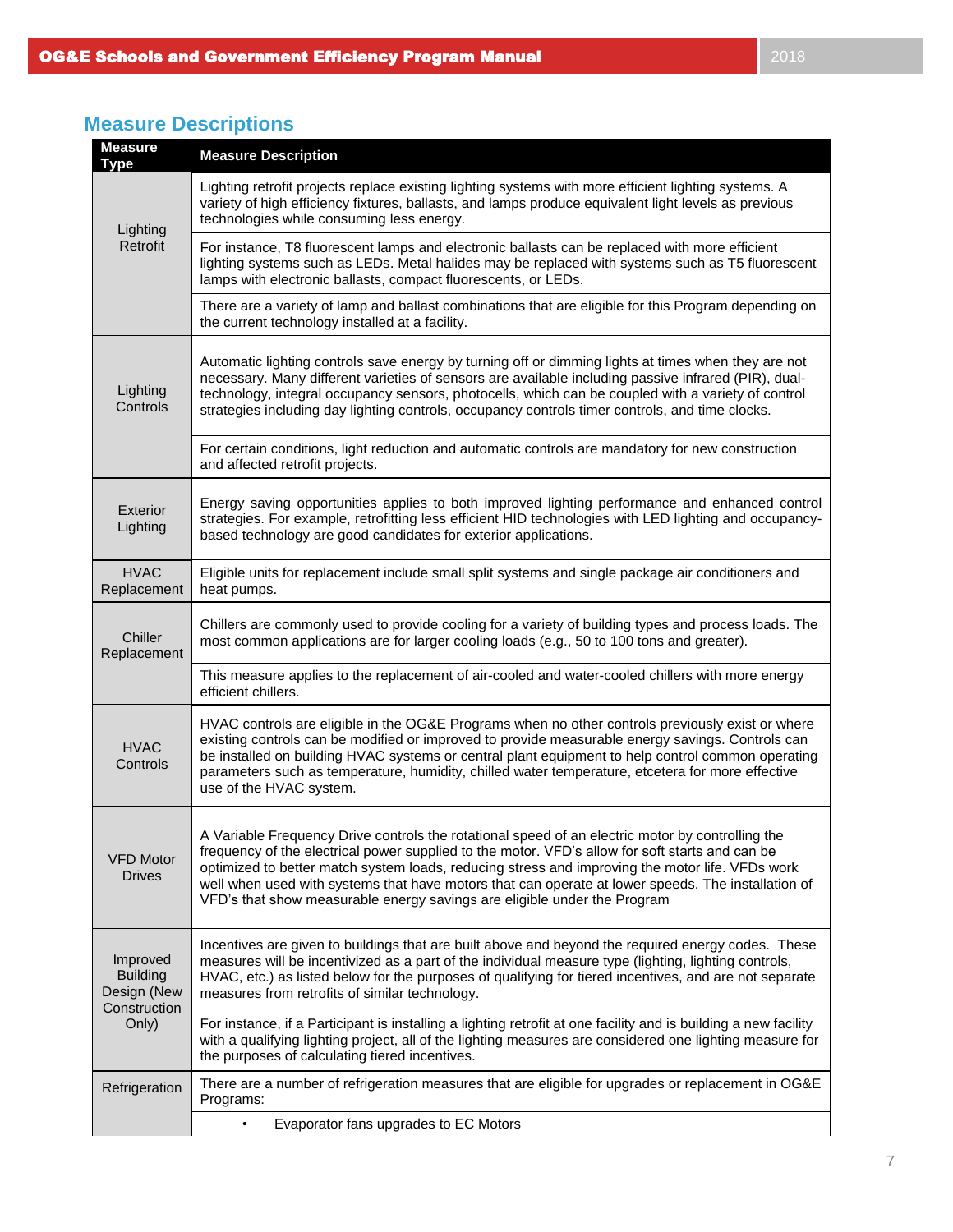|                                                                                | Evaporator fan controls<br>$\bullet$                                                                                                                                                                                                                                                                                                                                                                                     |
|--------------------------------------------------------------------------------|--------------------------------------------------------------------------------------------------------------------------------------------------------------------------------------------------------------------------------------------------------------------------------------------------------------------------------------------------------------------------------------------------------------------------|
|                                                                                | Anti-sweat heater controls<br>$\bullet$                                                                                                                                                                                                                                                                                                                                                                                  |
|                                                                                | Refrigerated door gaskets and strip curtains<br>$\bullet$                                                                                                                                                                                                                                                                                                                                                                |
|                                                                                | Night covers<br>$\bullet$                                                                                                                                                                                                                                                                                                                                                                                                |
| Kitchen and<br>Plumbing                                                        | There are a number of kitchen measures that are eligible for upgrades or replacement:                                                                                                                                                                                                                                                                                                                                    |
| Upgrades                                                                       | Energy efficient dishwasher<br>$\bullet$                                                                                                                                                                                                                                                                                                                                                                                 |
|                                                                                | High efficiency electric combination ovens<br>$\bullet$                                                                                                                                                                                                                                                                                                                                                                  |
|                                                                                | High efficiency fryers<br>$\bullet$                                                                                                                                                                                                                                                                                                                                                                                      |
|                                                                                | <b>ENERGY STAR® steam cookers</b><br>$\bullet$                                                                                                                                                                                                                                                                                                                                                                           |
|                                                                                | There are a number of measures that are eligible for upgrades or replacement at NO COST:                                                                                                                                                                                                                                                                                                                                 |
| <b>Direct Install</b>                                                          | Low flow pre-rinse spray valves<br>$\bullet$                                                                                                                                                                                                                                                                                                                                                                             |
|                                                                                | Low flow faucet aerators<br>$\bullet$                                                                                                                                                                                                                                                                                                                                                                                    |
|                                                                                | Low flow shower heads<br>$\bullet$                                                                                                                                                                                                                                                                                                                                                                                       |
|                                                                                | Compact fluorescent lamps (CFLs)<br>$\bullet$                                                                                                                                                                                                                                                                                                                                                                            |
|                                                                                | Vending machine controls (Vending Miser)<br>$\bullet$                                                                                                                                                                                                                                                                                                                                                                    |
|                                                                                | <b>Weather Stripping</b><br>$\bullet$                                                                                                                                                                                                                                                                                                                                                                                    |
| <b>Waste Water</b><br>Treatment<br>Plant<br>(WWTP)<br>Fans/Blower<br>Retrofits | These measures are ideal for aeration blowers that are greater than 100 HP and have no VFD<br>controls. The replacement must be a single-stage centrifugal aeration blower with automatic<br>dissolved oxygen controls to be a cost-effective project.                                                                                                                                                                   |
| <b>Waste Water</b><br>Treatment<br>Plant<br>(WWTP)                             | There are a variety of energy efficiency upgrades that can be implemented on pumps at WWTP's.<br>Retrofits can be completed on pumps that are centrifugal pumps, do not have VFD or stop controls,<br>total nameplate HP is greater than 100 HP, and operating hours greater than 3,000 hours/year.<br>Retrofit options include the installation of VFD's, start/stop controls, throttle valves, and bypass<br>controls. |
| Personal<br>Computer<br>Power<br>Management<br>(PCPM)                          | Personal computer power management uses computer software to turn off the power or switch of<br>the computer and monitors systems to a low-power state when inactive. This method of energy<br>efficiency is highly attractive to both cities and schools where a significant amount of computers<br>exist.                                                                                                              |

# **Incentive Basis**

Financial incentives received through the program will be based on a project's total annual kWh reduction as determined pursuant to this program manual. Savings will be calculated using one of several savings approaches. Customers will need to select a trade ally or other service provider to actually install the measure(s) within the project. CLEAResult will assist in selecting and implementing an appropriate savings measurement and verification plan (including installing field monitoring equipment where applicable).

Customers may submit suggested measures, along with a suggested EEM&V approach, to CLEAResult. Note that any such approach must include adequate calculations or monitoring to justify savings as determined by CLEAResult in order for the measures to be considered for incentives under the SAGE program.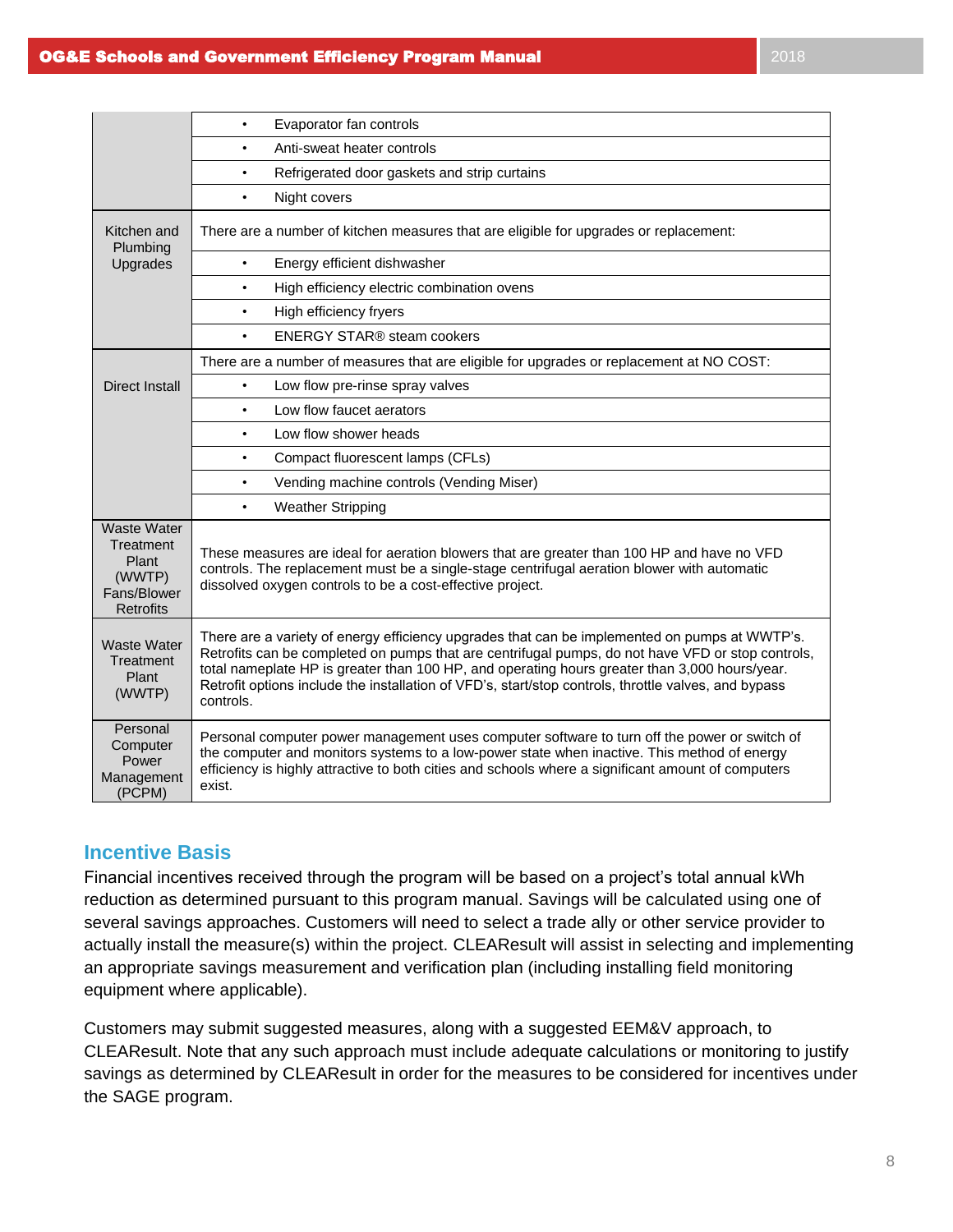- Deemed or Stipulated Savings: deemed savings are standardized savings values or simple formulas for a range of measures in representative building types. This approach is suitable for a variety of projects where energy savings may be estimated to a reasonable degree of accuracy without additional EM&V. Variables such as operating hours and energy consumption of existing equipment are assumed in these cases according to previously gathered field data. For example, lighting installed by the program qualifies for a deemed savings approach, meaning that estimated energy consumption savings are determined without additional testing. Engineered savings calculations may be acceptable on a case-by-case basis subject to program approval.
- EM&V Option A ("Retrofit Isolation: Key Parameter Measurement"): for an option A project, the main aspect that affect energy use is measured, usually with data logging equipment. Example: pump VFD installation.
- EM&V Option B ("Retrofit Isolation: All Parameter Measurement"): for an option B project, all aspects that affect energy use are measured. Typically, the actual energy use of the system is logged. All parameters that affect energy use, such as temperature of an HVAC system or occupancy, must be measured. For example, a project where installed equipment will have substantial interactive affects may require the use of this EM&V option.
- EM&V Option C ("Whole Facility: Bill Analysis"): When savings are expected to be more than 10 percent of the whole building's energy use, Option C can be used. This option involves collecting at least a year's worth of utility bills or sub-meter data for a facility. Example: Retrocommissioning of a facility, involving numerous operational and control changes that have complex interactions.
- EM&V Option D ("Whole Facility: Calibrated Simulation")": Option D is for new construction buildings or major retrofits. Instead of measuring energy use, the facility is modeled with building modeling software like eQUEST. Example: new construction project involving numerous efficiency improvements that have complex interactions.

The methodologies for savings measurement and verification described above differ in terms of detail and rigor; some are chosen based upon the predictability of equipment operation, availability of evaluation data from previous programs, and benefits of the chosen measurement and verification approach relative to its cost. Ultimately, CLEAResult has the discretion to choose or confirm the EM&V option that shall be utilized for any given project(s).

Case Studies for both lighting and mechanical projects are available upon request.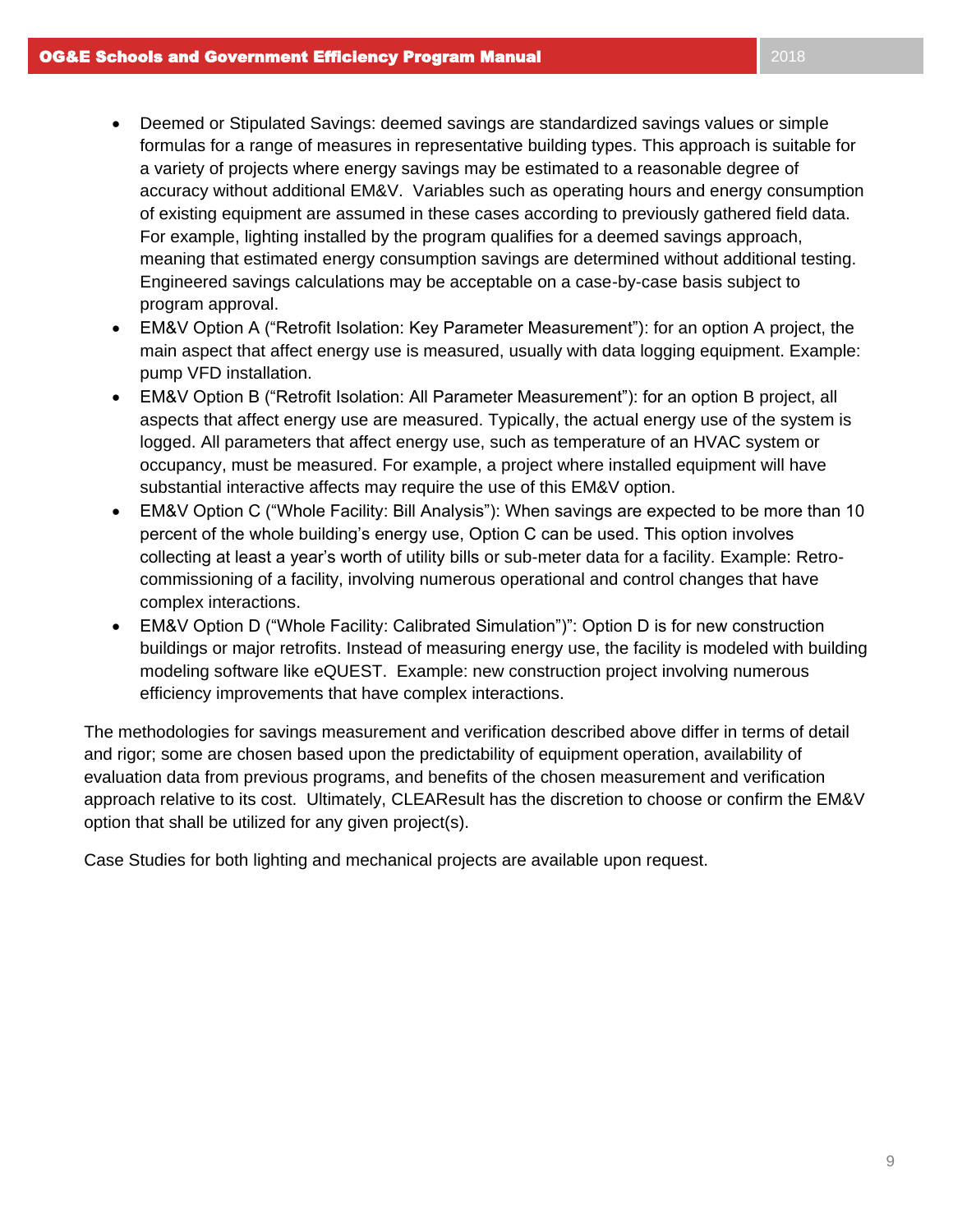# **NON-CASH BENEFITS OF THE PROGRAM**

## **A number of non-cash benefits are available, including:**

During an energy assessment, the participating trade ally and/or CLEAResult will identify opportunities to install energy saving devices with customer permission. These devices provide customers with instant energy savings and are installed at NO COST. Please note that some of these measures are only available for installation at sites where customers have electric water heaters. These direct install measures include pre-rinse spray valves, faucet aerators, LEDs, vending misers, and weather stripping.

**Energy Performance Benchmarking** – CLEAResult benchmarks any current energy usage using the U.S. EPA's ENERGY STAR® Portfolio Manager® tool. This tool provides a rating for the performance of buildings on a scale of one to 100 relative to similar buildings. Other benchmarking metrics include cost per occupant, cost per square foot, etc.

**Energy Master Planning** – CLEAResult will provide each participant with training and guidance for developing their own Energy Master Plan (EMP). EMPs are designed to overcome entrenched institutional problems by preempting them before they occur and replacing them with better procedures that help eliminate practices that may be viewed as counterproductive to energy efficiency (such as installing low- first-cost systems).

**Continuous Energy Improvement** – Utilize CLEAResult's national support services to implement a behavioral management service, which can drastically reduce a districts energy consumption through no-cost measures.

**Technical Support** – CLEAResult will provide technical support to help assess and evaluate various energy efficiency upgrades to determine which projects are estimated to be optimal in terms of lifecycle costs. Once potential projects are identified, a project application must be completed and submitted to indicate an intention to complete a project and reserve an incentive. CLEAResult will provide the application form as well as assistance in completing the form.

**Education** – If participants choose to fund their upgrades with traditional funding sources, the SAGE Program also offers resources that could educate senior decision makers on how to leverage outside sources of funds through performance contracts, lease-purchase agreements, and third-party financing.

**Recognition** – CLEAResult may provide news releases and other communications support to whom it may concern, which are designed to inform each community about the steps being taken to improve the energy performance of facilities, reduce operating costs, and using budget dollars more efficiently.

# **PARTICIPATION PROCESS**

The program is designed to encourage trade allies to recruit participants from OG&E key accounts, past program participants and trade ally references. After a project has been identified, a thorough scope of work should be submitted. CLEAResult will schedule a pre-installation inspection of relevant facilities, as needed, for purposes of confirming the information that is submitted in this scope of work. Upon a satisfactory pre-inspection, CLEAResult will create incentive calculations and provide an incentive report for review. After passing a preliminary engineer review, CLEAResult will deliver a project application encompassing the scope of work and anticipated incentive amount to the participant.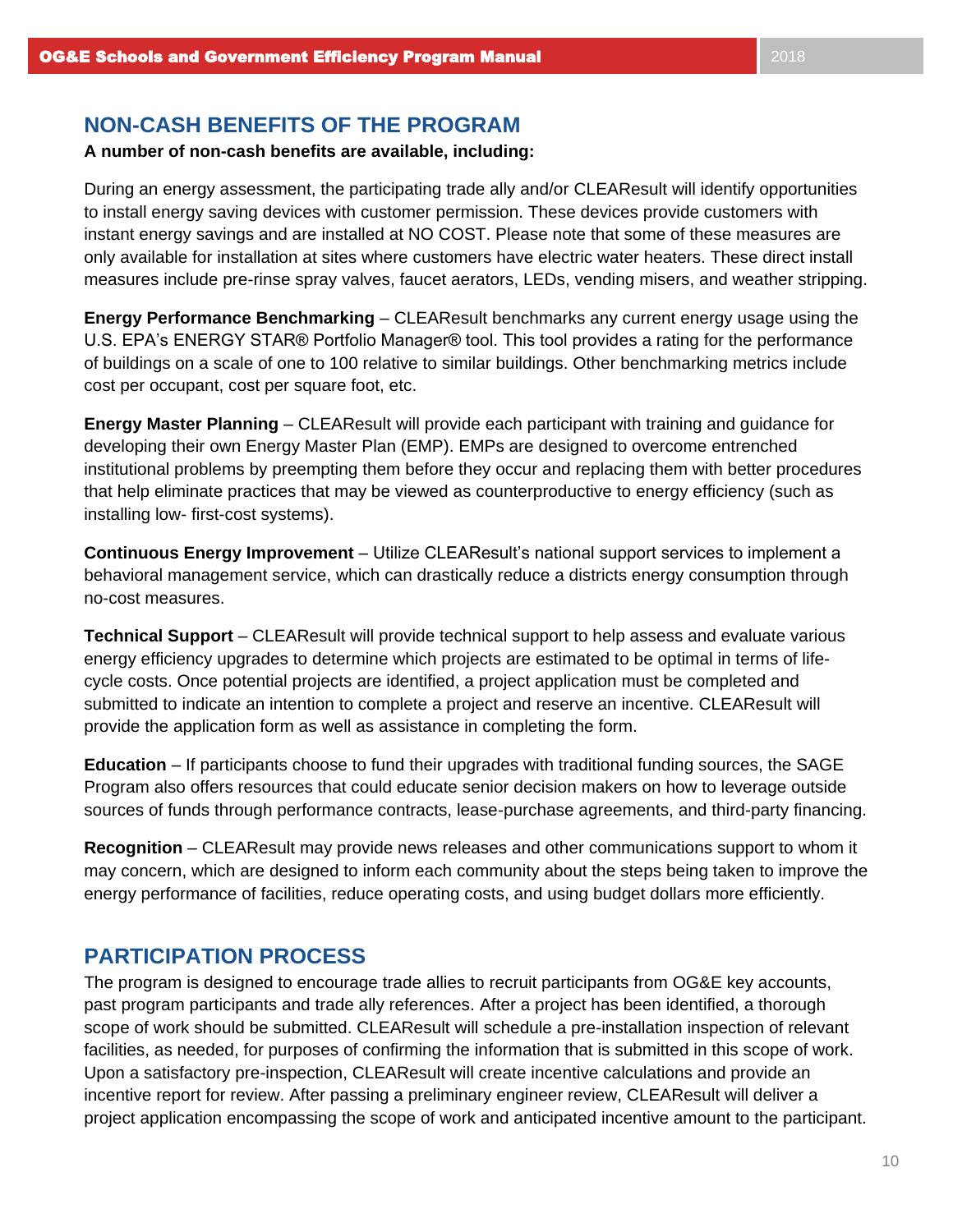After completing the project, CLEAResult will schedule necessary post-installation inspections and request incentives for the participant.

Program metrics are subject to annual review based on regulatory requirements, independent evaluation and verification, and other circumstances outside the control of the program. CLEAResult and OG&E reporting requirements and other documentation could change based upon this review.

After completing the project and receiving incentives, one may be contacted by an independent evaluator to verify information gathered by the program and/or to review on-site equipment installation. Participants/trade allies may be contacted by this independent third party evaluator in the year immediately following the year of participation for the purposes of project verification and evaluation.

# **Project Application Process**

For purposes of this program, a project is defined by a set of proposed energy savings measures included in a single *project application*. Comprehensive projects that include a range of measure types are encouraged. Note that the participant agreement must be executed to initiate the process. Ultimately, a project application will be completed by the program for review and approval to move forward with the project(s). The project application is completed and sent to CLEAResult for final approval and reservation of incentive funding.

## **All projects should meet the following requirements:**

- Targeted Minimum Project Size: Each project for which an application is submitted, or combination of projects, should target a total estimated energy reduction of at least 25,000 kWh of annual savings.
- Project Costs: Projects must pass a cost-effectiveness test in order to be eligible for incentives. In order to evaluate this, all project costs must be submitted to CLEAResult before incentive funding can be applied for and reserved. This includes the cost of the equipment and its installation.

# **Incentive Reservation/Application Process**

Upon receipt of a signed project application, CLEAResult will review the application for completeness and eligibility then send notice stating that incentive funding has been reserved for the project(s). The anticipated project start and completion dates should be communicated to CLEAResult, which will provide adequate time for final project verification and post-installation inspection prior to receiving the incentive payment. The completion date of a project should not extend beyond November 15th of the current program year unless approved in writing by SAGE staff. If oversubscription to the program should arise, participants will be placed on a waiting list in the order of when the project application, including the executed participant agreement was received.

Participants on the waiting list may be able to reserve incentive funding for the current program year if other projects for which funding were reserved are cancelled and funds become available. Otherwise, they will be eligible to reserve funding during the next program year, but note that the project must be completed in the year in which the funds are reserved.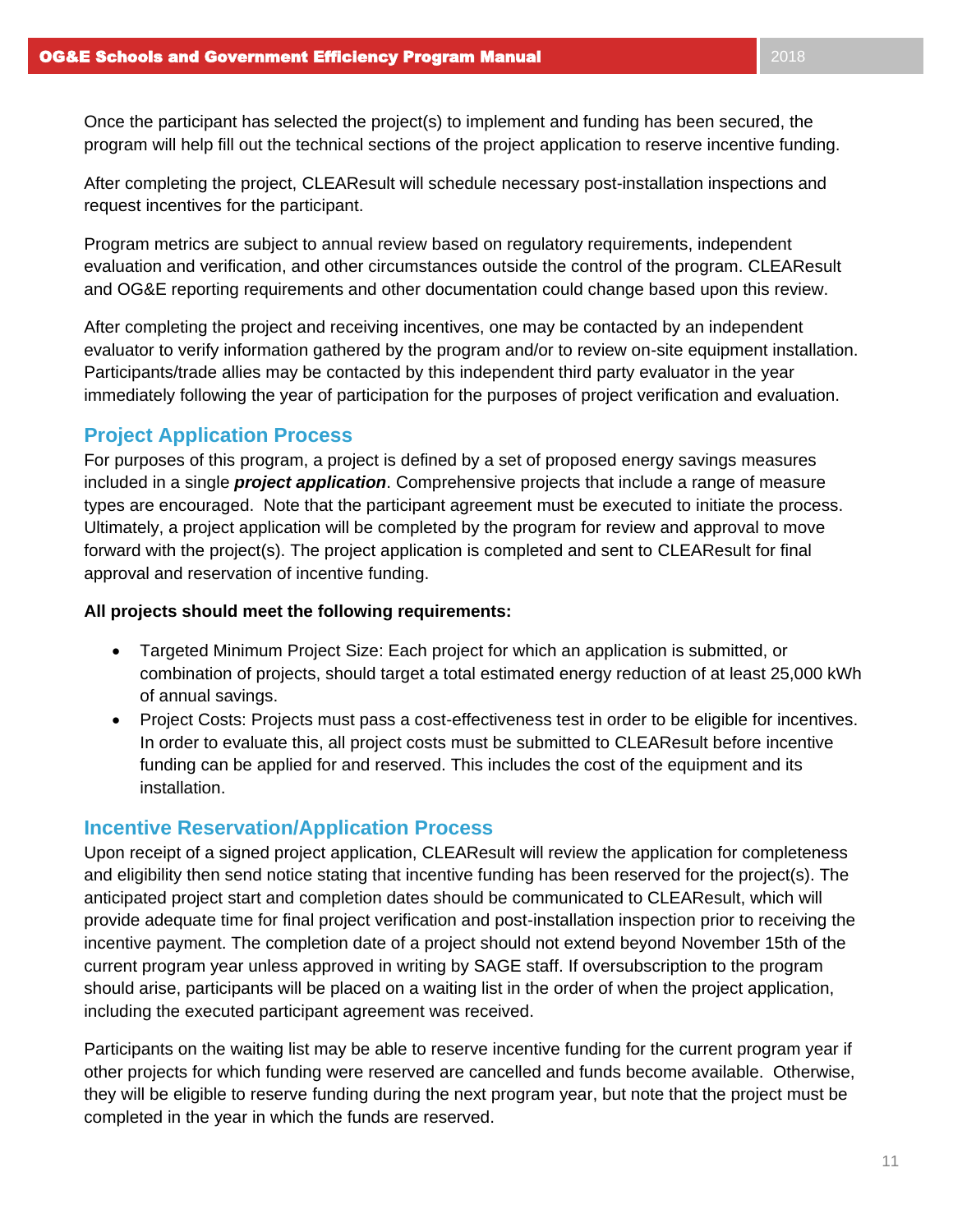## **Incentive Payment Process**

**Deemed savings projects:** Participant/TA will receive an incentive payment representing 100 percent of the final calculated incentive amount set forth in the confirmed project application after the project(s) are installed, documented and verified. It is encouraged to contact the SAGE team prior to installation of additional measures not identified in pre-installation inspections to determine whether additional funds may be available. Incentive funds in excess of the estimated amount will be paid based on final calculated savings only if the program is not fully subscribed at the time of project completion.

**EM&V projects:** Participant/TA will receive 40 percent of the total estimated incentive amount set forth in the confirmed project application after the project(s) are installed, documented, and verified. The remaining incentive will be calculated based on the final EM&V report and will be paid once the EM&V efforts are complete. To the extent that additional measures are installed that were not identified in the application and confirmed by the pre-installation inspection,one may be eligible for additional incentive funds. It is encouraged to contact the SAGE team prior to installation of such additional measures to determine whether additional funds may be available. Incentive funds in excess of the estimated amount will be paid based on final calculated savings only if the program is not fully subscribed at the time of project completion.

Incentives are paid by check directly to participant or trade ally as explained above. Payee is determined on the Participation Agreement (must be either participant or trade ally). Checks will be delivered no later than December 30 of the year the project is completed and verified unless otherwise notified.

# **Limits on Participation**

To ensure incentives are available for multiple projects, an individual/entity may not receive more than 50 percent of the OG&E program incentives budget in any funding year.

In the event that there are incentive funds still available after September 1 of the current program year, one may exceed the 50 percent cap in order to fully subscribe the program.

See the figure below for more details on the program process, which does not include the third-party EEM&V discussed herein: The program process flow chart below illustrates contact points and responsibilities of each party involved in the process.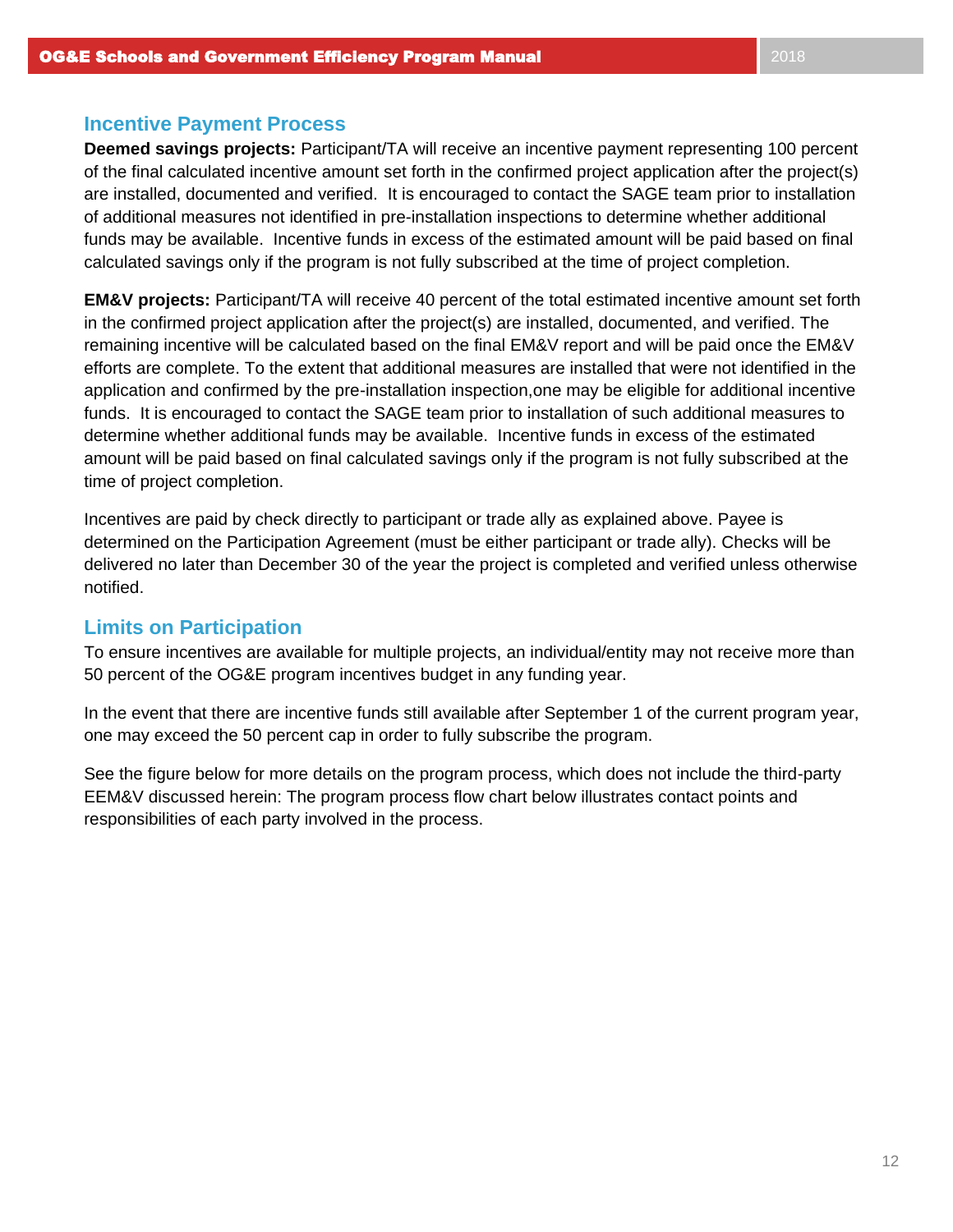## **OG&E Schools and Government Efficiency Program Manual 2018 2018** 2018

# **Program Process**



# **QUALITY MANAGEMENT PROCESS (QA/QC)**

# **Quality Assurance and Quality Control (QA/QC)**

П

| <b>Program Process Trainings</b><br>(AA) | Trade allies that choose to participate in the program will attend<br>training that explains the program process and technical aspects<br>of participation. If the installing contractor has chosen not to<br>participate as a trade ally in the program, CLEAResult will work<br>with the participant to ensure that all steps are taken to receive<br>an incentive. |
|------------------------------------------|-----------------------------------------------------------------------------------------------------------------------------------------------------------------------------------------------------------------------------------------------------------------------------------------------------------------------------------------------------------------------|
| Application Review (QA)                  | Incomplete project applications will be rejected and sent back for<br>completion. One may not receive a reservation of incentive<br>funding notice until the project application is completed<br>appropriately and confirmed by CLEAResult.                                                                                                                           |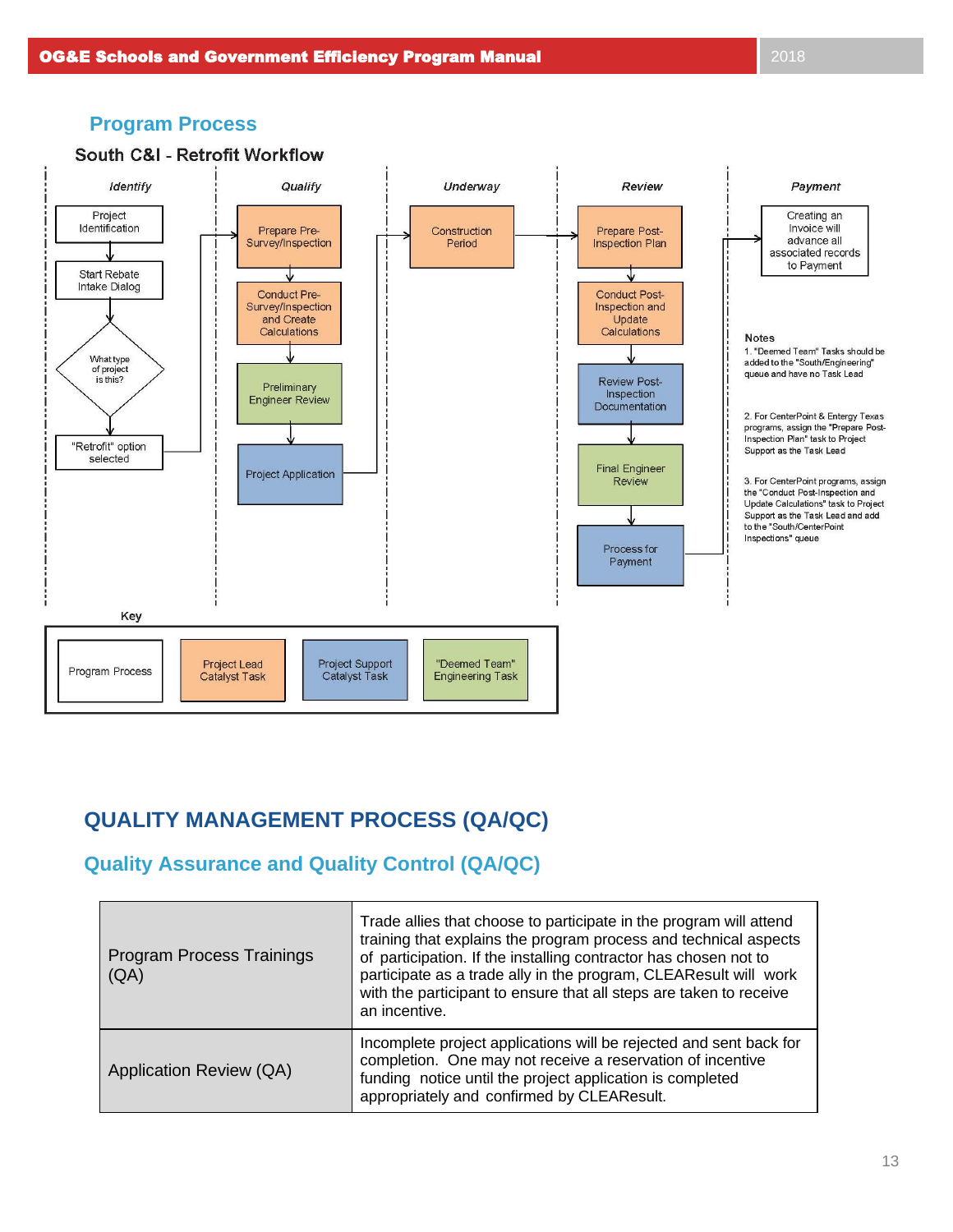| Post-Installation Inspections<br>(QC) | Completed projects will be subject to a pre and post-installation<br>inspection as selected on a random sample basis. Typically, this<br>random sample consists of inspecting 20 percent of the qualifying<br>measure(s). If a project fails its installation inspection, additional<br>inspections will be conducted in an attempt to determine whether<br>there is reasonable assurance that the project has been<br>documented and that the actual savings can be verified. In<br>connection with any such inspections, adjustments to the<br>incentive amount may be proposed to complete and return to<br>CLEAResult. |
|---------------------------------------|----------------------------------------------------------------------------------------------------------------------------------------------------------------------------------------------------------------------------------------------------------------------------------------------------------------------------------------------------------------------------------------------------------------------------------------------------------------------------------------------------------------------------------------------------------------------------------------------------------------------------|
|---------------------------------------|----------------------------------------------------------------------------------------------------------------------------------------------------------------------------------------------------------------------------------------------------------------------------------------------------------------------------------------------------------------------------------------------------------------------------------------------------------------------------------------------------------------------------------------------------------------------------------------------------------------------------|

# **ADDITIONAL INFORMATION**

## **OG&E and/or CLEAResult**

The selection of a participating contractor to perform work is the sole decision of the property owner, customer, and/or authorized lessee/occupant. Although a list of approved contractors is prepared in connection with this program, inclusion of a contractor in the participating contractor list for the program does not constitute an endorsement by OG&E or CLEAResult of any product, individual or company. Work performed by participating contractors is not guaranteed or subject to any representation or warranty either expressed or implied or otherwise by either OG&E or CLEAResult. Neither OG&E nor CLEAResult makes any guarantee or any other representation or warranty, expressed or implied or otherwise, as to the quality, cost, or effectiveness of any product(s) provided or work(s) performed by any participating contractor by any such participating contractor's employees, subcontractors or suppliers.

Energy efficiency gains are subject to a number of variable conditions and circumstances. While it is the intent of the program to achieve energy efficiencies at applicable facilities, neither OG&E nor CLEAResult guarantees or warrants that any specific energy efficiency gains will be achieved for a particular customer under the program.

## **Participating Trade Allies**

Each Participating Trade Ally shall, to the fullest extent allowed by applicable law, indemnify, protect and hold harmless CLEAResult, OG&E, their affiliates, their contractors and each of their officers, directors, control persons, employees, agents and representatives (all of the foregoing being herein referred to, individually and collectively, as the "Indemnities") from and against any and all losses, damages, claims, liabilities, costs and expenses (including attorney's fees) that may be imposed on, incurred by, or asserted against the Indemnities or any of them by any party or parties (including, without limitation, a governmental entity), caused by, arising from, relating to or in connection with, in whole or in part, directly or indirectly: (a) such participating trade ally's breach of any provision of its trade ally agreement (b) such participating trade ally's act or omission that results directly or indirectly in any property damage, personal injury or death in connection with the performance of any work by such participating trade ally, (c) any violation of law by such participating trade ally or (d) the treatment, storage, disposal, handling, transportation, release, spillage or leakage by such participating trade ally of any hazardous substance in any form. **THIS INDEMNITY SHALL APPLY EVEN IN THE EVENT OF THE CONCURRENT NEGLIGENCE, ACTIVE OR PASSIVE, OF ANY OR ALL INDEMNITEES.** Indemnities, respectively, at their option exercisable by written notice to such participating trade ally, may require such participating trade ally to defend any or all suits or claims concerning the foregoing.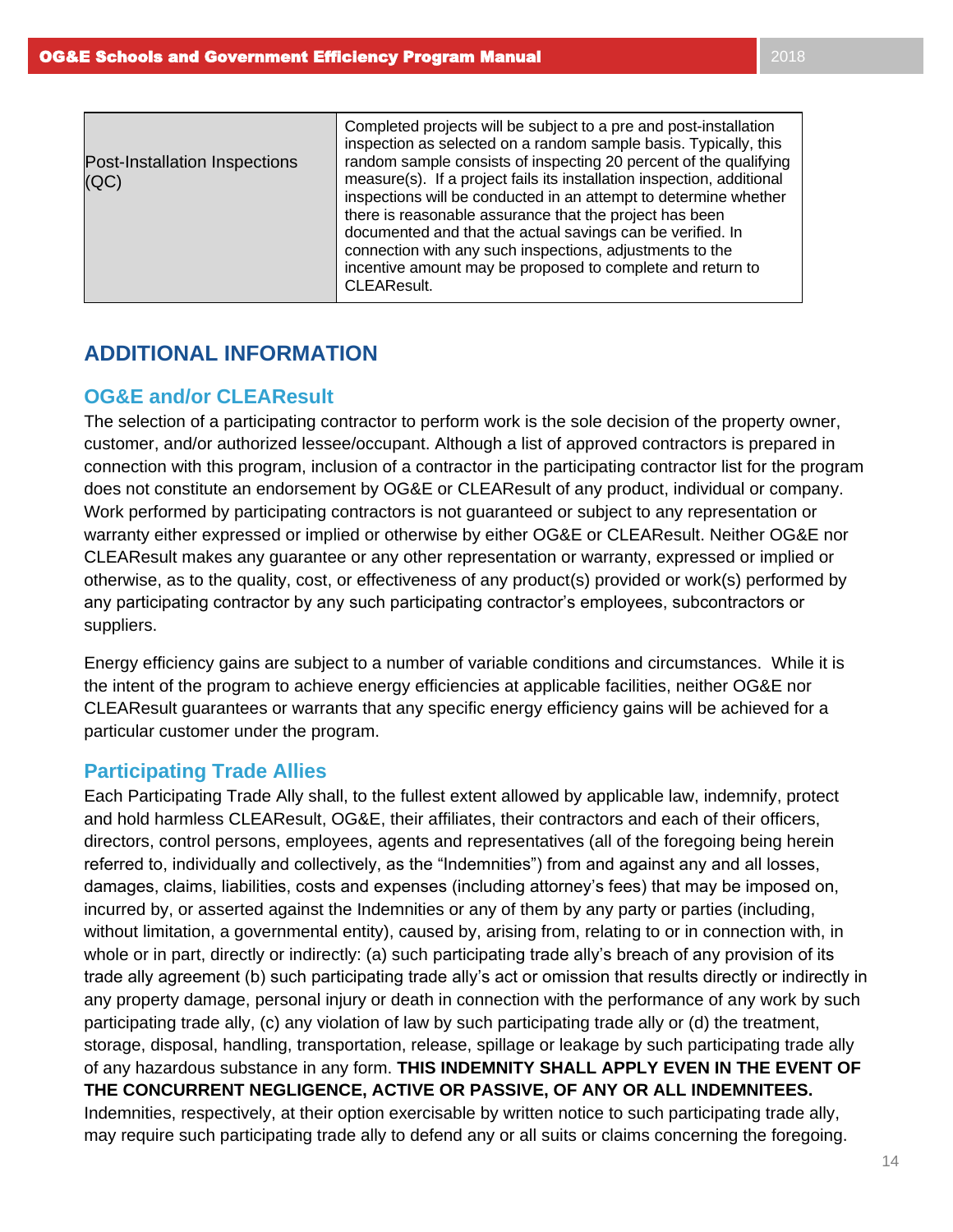# **DEFINITIONS**

**Custom Measure:** An energy efficiency measure that does not have a prescriptive calculation methodology. This type of measure requires measurement and verification to accurately quantify demand and energy savings.

**EE:** Energy Efficiency

**EM&V:** Evaluation, Measurement and Verification, often referred to as Measurement as Verification.

**Energy Master Planning:** The process of reviewing Energy Performance Benchmarking reports and establishing a strategic approach to the effective use of energy, which may include the implementation of energy efficiency measures.

**Energy Performance Benchmarking:** A comprehensive analysis of facility energy use, which provides a rating for the performance of buildings (typical on a scale of 1 to 100) relative to a peer group of facilities using regional data. This evaluation may be used to identify energy efficiency measures or can be used as a tool for Energy Master Planning.

**Facility Assessment:** A preliminary facility walkthrough performed by Program Staff or a Trade Ally to determine energy savings opportunities. An assessment does not necessarily provide adequate inspection documentation and additional on-site verification may be required for identified energy efficiency projects.

**Feasibility Study:** A comprehensive energy savings evaluation and life cycle cost analysis (prepared by a licensed engineer or other professional) that evaluates the Participant's opportunities for energy savings at their facility using established calculation methodologies and computer simulated energy models

**Incentive:** A one-time payment to the Participant (or a designated assignee) for energy efficiency projects completed through the program.

**Incentive Rate:** A defined value of incentive dollars on a per unit basis to calculate total incentive.

**kW:** The abbreviation for kilowatt (equal to 1,000 watts), which is the unit of measurement for electrical demand or power.

**kWh:** The abbreviation for kilowatt-hour, which is the unit of measurement for electrical energy use. One kWh is the amount of energy consumed by the use of one kW for one hour.

**Measure:** A single proposed energy efficiency improvement, at either a single facility or multiple facilities.

**Measurement and Verification:** A process of observation and measurements that establish energy use of a proposed energy efficiency measure for both pre-retrofit and post-retrofit conditions that allows the calculation of energy savings. This process may also require gathering data on correlating factors for a specific system or facility, such as production, occupancy, operating hours, or similar metrics.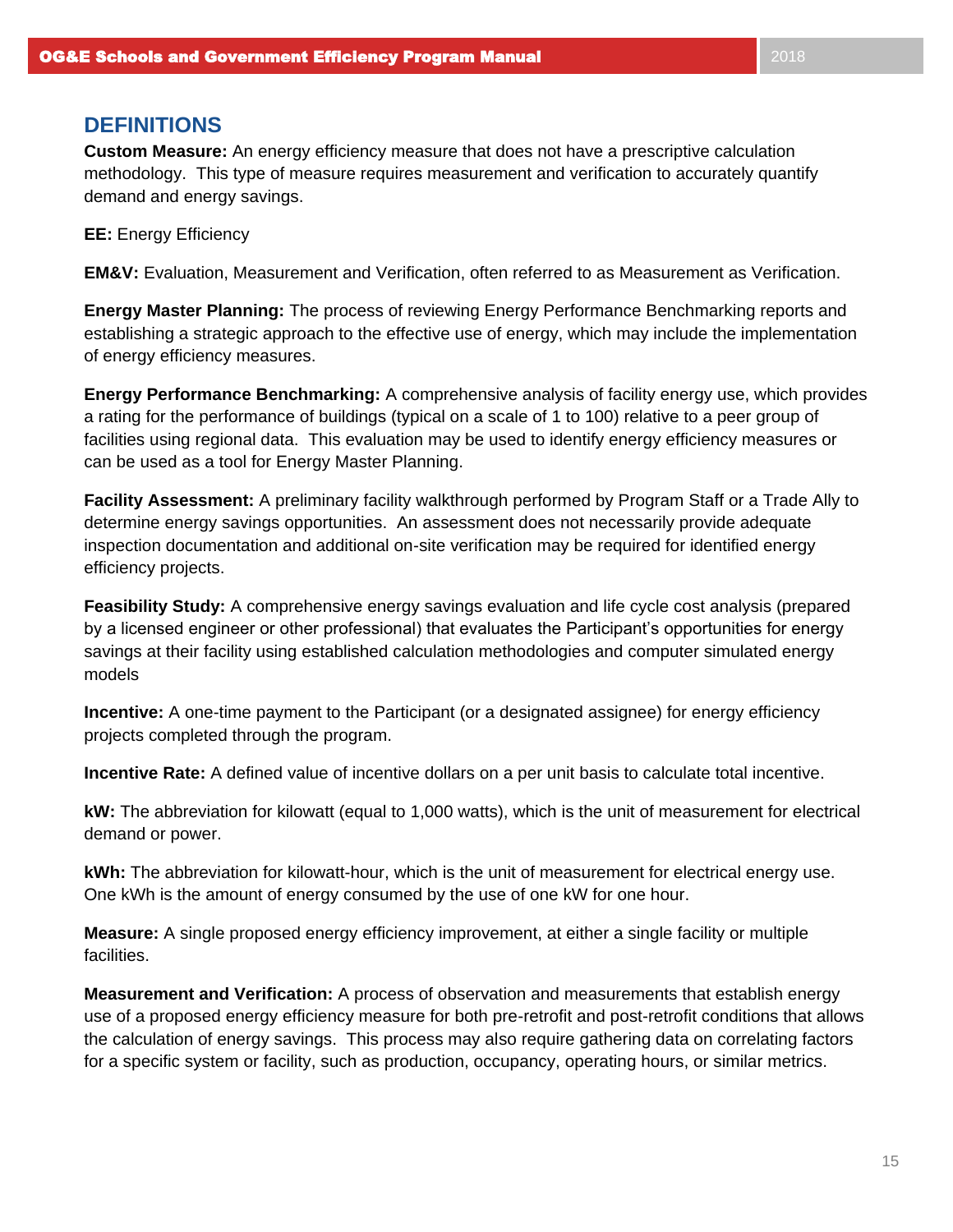**Participation Agreement:** A non-binding document that once submitted by the participant will enroll them into the Large Commercial Incentive Programs offered by OG&E Arkansas, Inc., allow Program Staff to verify eligibility, and permit appropriate program follow-up.

**Pre-Installation Inspection:** A facility walkthrough performed by Program Staff prior to implementation of energy efficiency projects to verify and document proposed or identified energy efficiency upgrades within a participant's facility.

**Prescriptive Measure:** An energy efficiency measure that has a prescriptive calculation methodology, given in the Arkansas TRM (Technical Resource Manual). This type of measure does not require measurement and verification.

**Post-Installation Inspection:** A facility walkthrough performed by SAGE staff after implementation of energy efficiency projects to verify and document proposed or identified energy efficiency upgrades within a participant's facility.

**Program Sponsor:** The utility funding and operating the energy efficiency program.

**Project:** A planned set of energy efficiency measures for a single participant (at either a single facility or multiple facilities) as proposed by program staff or trade ally.

**Project Application:** A document provided by CLEAResult and executed by the participant that outlines the proposed energy efficiency measures, the estimated savings, and the project incentive. Acknowledged receipt of this form by CLEAResult will reserve the listed incentive for the Participant.

**Tier:** A unique measure (or combination of measures) that when evaluated for an energy efficiency project, may provide enhanced incentive rates for comprehensive projects.

**Trade Ally:** A contractor, supplier, or industry professional seeking to adapt his or her business model to utilize the energy efficiency programs to promote energy efficiency projects.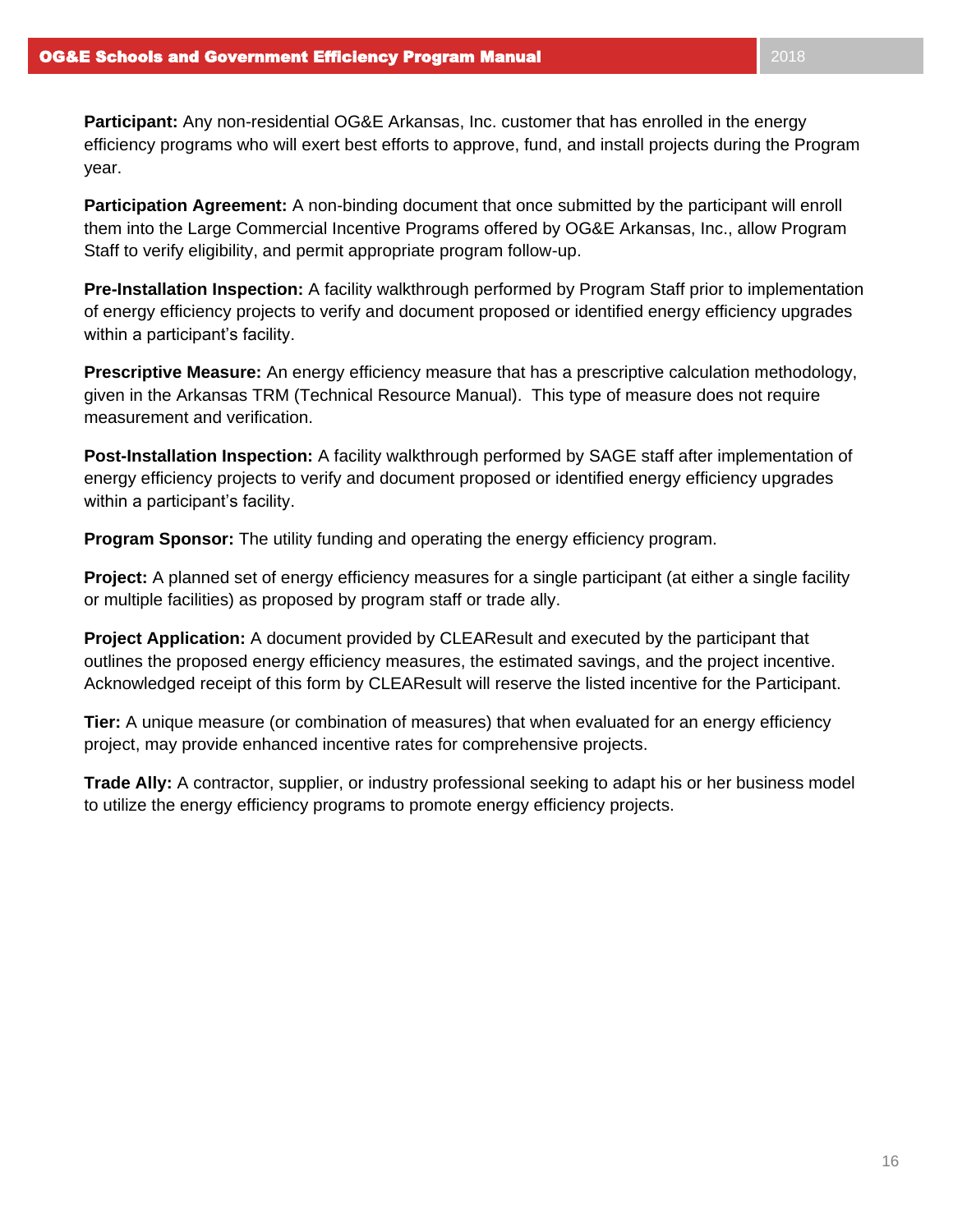# **FREQUENTLY ASKED QUESTIONS (FAQS)**

## **What is the SAGE Program?**

The SAGE Program is designed for local public entities that receive retail electric service in the OG&E territory. The program will help senior managers and facility managers at local public entities operate their buildings more efficiently by understanding the technical and financial benefits of investing in energy efficiency and developing a plan to make energy efficiency improvements.

### **Who is Eligible for the SAGE Program?**

Any local public entity customer receiving retail electric service from OG&E is eligible for the SAGE Program. A customer is defined by a single Tax ID number. Multiple locations of an organization are thereby considered a single customer, regardless of how many OG&E account numbers they may have. In general, cities having more facility square footage and higher energy usage receive greater program benefits.

## **How Does a Customer Enroll to Participate in the Program?**

To join SAGE, the participating local public entity signs a Participation Agreement with OG&E. The Participation Agreement describes program commitments required of the participant, which includes agreement to the conditions and processes set forth in this program manual. CLEAResult will contact participants who submit the participant agreement to provide details on program participation, benefits, and requirements and to begin the program process.

## **What are the Next Steps After I've Enrolled in the Program?**

After a SAGE participant has joined the program by submitting a properly executed participation agreement, they can complete energy benchmarking, master planning (if applicable), and identify any applicable energy efficiency upgrade projects.

#### **Who Decides What Energy Efficiency Technologies to Install or Who Will Install Them?**

The participant is the sole determinant for what energy efficiency measures are implemented and how they are implemented. The program does not provide any installation of energy efficiency measures, and is neutral on whether work is performed in-house or through a trade ally.

#### **What is Energy Benchmarking?**

Benchmarking the energy performance of the participants is done through the use of US EPA's Portfolio Manager Tool. Information is entered into the tool along with the energy use of the facility, where the facilities are located geographically, the number of occupants in the building and some information about certain types of equipment within the facilities. Once this information is completed and submitted as inputs to the tool, the output is a numerical score from one to 100. Higher benchmark scores result in better energy performance; conversely, lower scores result in poorer energy performance. After the scores are estimated, participants in the program can work with CLEAResult to determine the energy efficiency opportunities in their facilities and to prioritize their efforts.